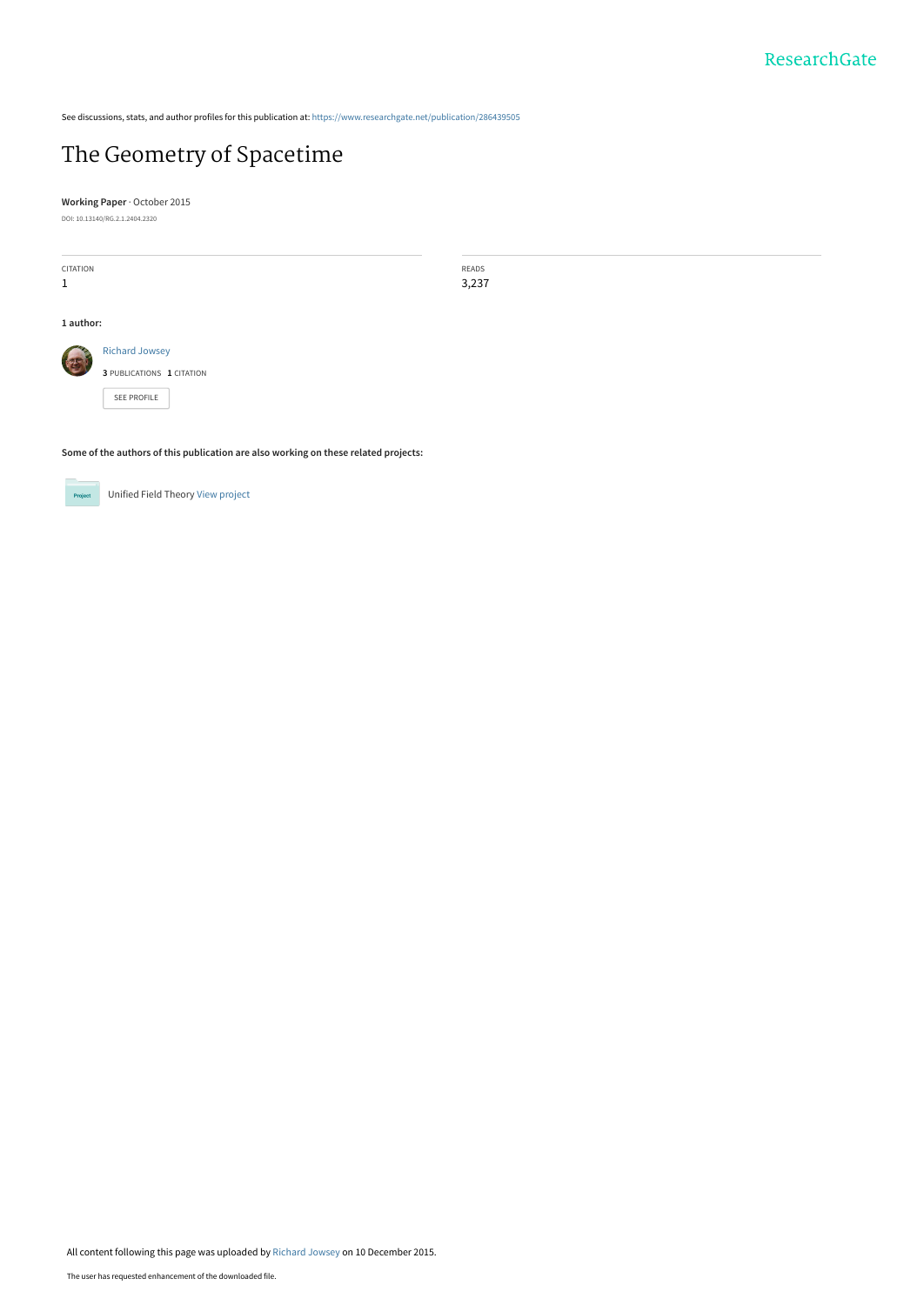# **The Geometry of Spacetime**

Richard A Jowsey

richard@jowsey.org

*Zen Master's eyes twinkled as he gave me the one-word koan "Hyperspace"*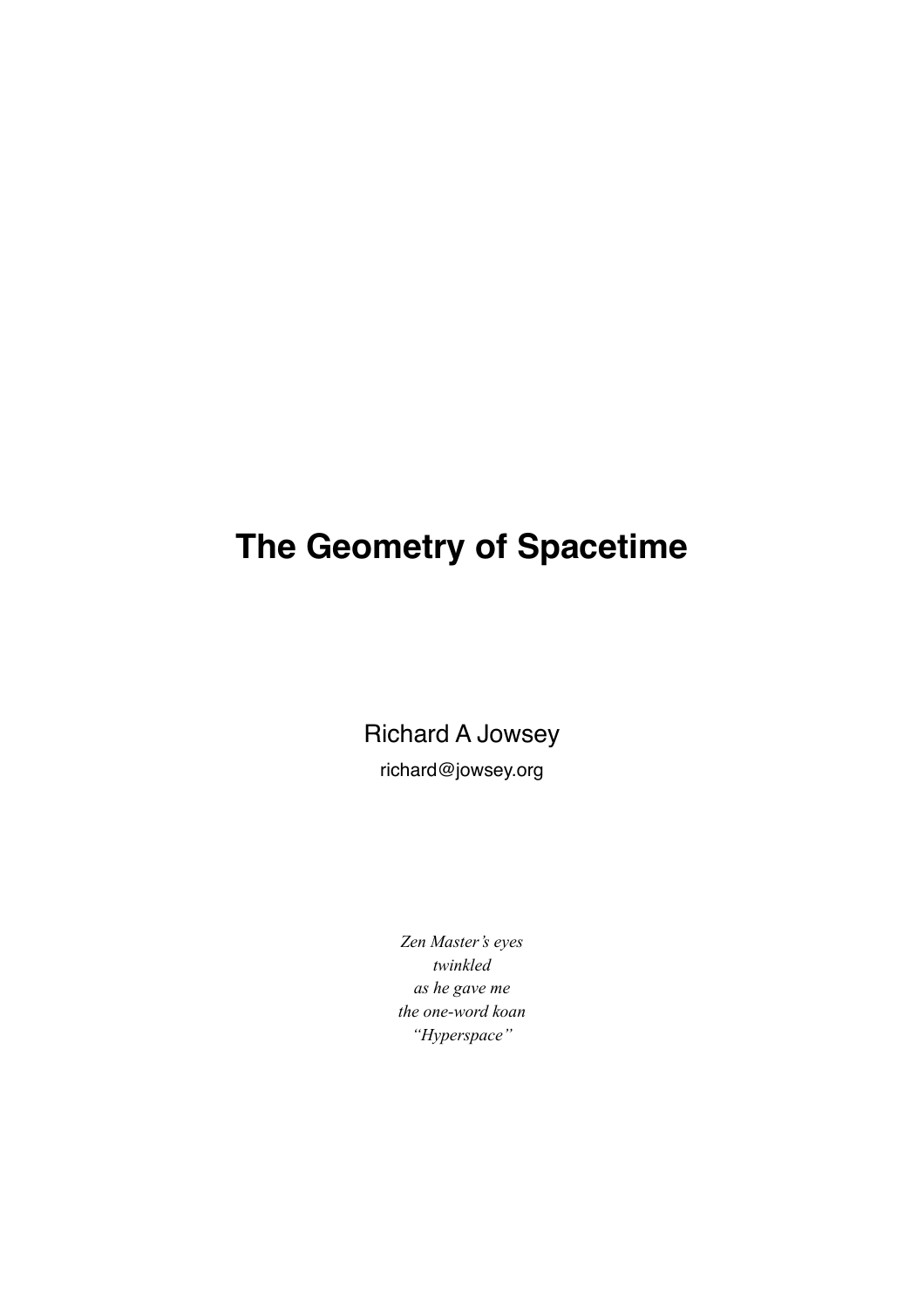# **Abstract**

The fundamental fabric of spacetime is revealed by deep Dimensional Analysis of the Planck Units and the units of electromagnetism. Using a little-known expression (derived by James Clerk Maxwell) for the dimensional reduction of mass and charge into units of length and inverse-time, all of the physical quantities can be expressed in terms of metres and inverse-seconds (Hz). On arranging these quantities into a two-dimensional log-log Space/Time matrix, simple (but compelling) patterns emerge in the mathematical relationship between fundamental units. The Space/Time matrix requires five spatial dimensions to accommodate the physical units, two of which are shown to be imaginary spatially-gauged wavelengths, i.e. unobservable dimensions of complex 5+1D spacetime, measured in metres, which *exist* but are not real.

# **Deep Dimensional Analysis**

#### Introduction

During the late 1850's, James Clerk Maxwell's ideas about electromagnetism gradually became more mathematically complex. His spacetime geometry contained two imaginary dimensions to accommodate the electromagnetic potentials **E** and **A**, plus another imaginary dimension for the gravitational potential **V**, all three being mathematically orthogonal to real Euclidean space. In his discussion of the findings of the great electromagnetic experimentalist Michael Faraday, these comprised six spatial dimensions (three real and three imaginary).

"*I am getting converted to Quaternions, and have put some in my book, in a heretical form…"*[2]

In his scientific description of electromagnetism, Maxwell used what he called a "heretical form" of quaternion algebra, which explicitly separated the three imaginary dimensions  $(i, j, k)$  from the real part representing a radial length or coordinate triplet  $(x, y, z)$ . He stated emphatically that tensors and vectors were inadequate mathematical tools to correctly encapsulate the electromagnetic fields and forces. He also quietly discussed with colleagues how one might detect and measure "nonobservable" or "hidden" spatial dimensions, which he conceived of as "storing energy", both kinetic and potential, in the elastic fabric of space itself.[3]

*"The peculiarity of our space is that of its three dimensions, none is before or after another. As is 'x', so is 'y', and so is 'z'. If you have 4 dimensions, this becomes a puzzle. For first, if three of them are in our space, then which three? Also, if we lived in space of 'm' dimensions, but were only capable of thinking 'n' of them, then first, which 'n' ? Second, if so, things would happen requiring the rest to explain them, and so we should either be stultified or made wiser. I am quite sure that the kind of continuity which has four dimensions all co-equal, is not to be discovered by merely generalising Cartesian space equations."* — James Clerk Maxwell, in correspondence with C.J. Monro, Esq., 15 Mar 1871<sup>[2]</sup>

His preferred quaternion notation was eliminated from *A Treatise on Electricity and Magnetism*[1] at the insistence of his publisher (over his strenuous objections), because very few physicists at the time understood the quaternion calculus. Maxwell regrettably passed away in 1879 at age 48, when he was only partway through his revision for the second edition.

Maxwell played a major role in establishing the modern use of dimensional analysis by distinguishing mass, length, and time as fundamental units, while referring to other units as derived.<sup>[4]</sup> Although he declared length, time and mass to be *"the three fundamental units"*, he also noted that gravitational mass can be derived from length and time by assuming a form of Newton's law of universal gravitation in which the gravitational constant *G* is taken as unity, giving  $M = L^{3}T^{-2}$ .<sup>[1]</sup>

> If, as in the astronomical system, the unit of mass is defined with respect to its attractive power, the dimensions of  $[M]$  are  $[L^3 T^{-2}].$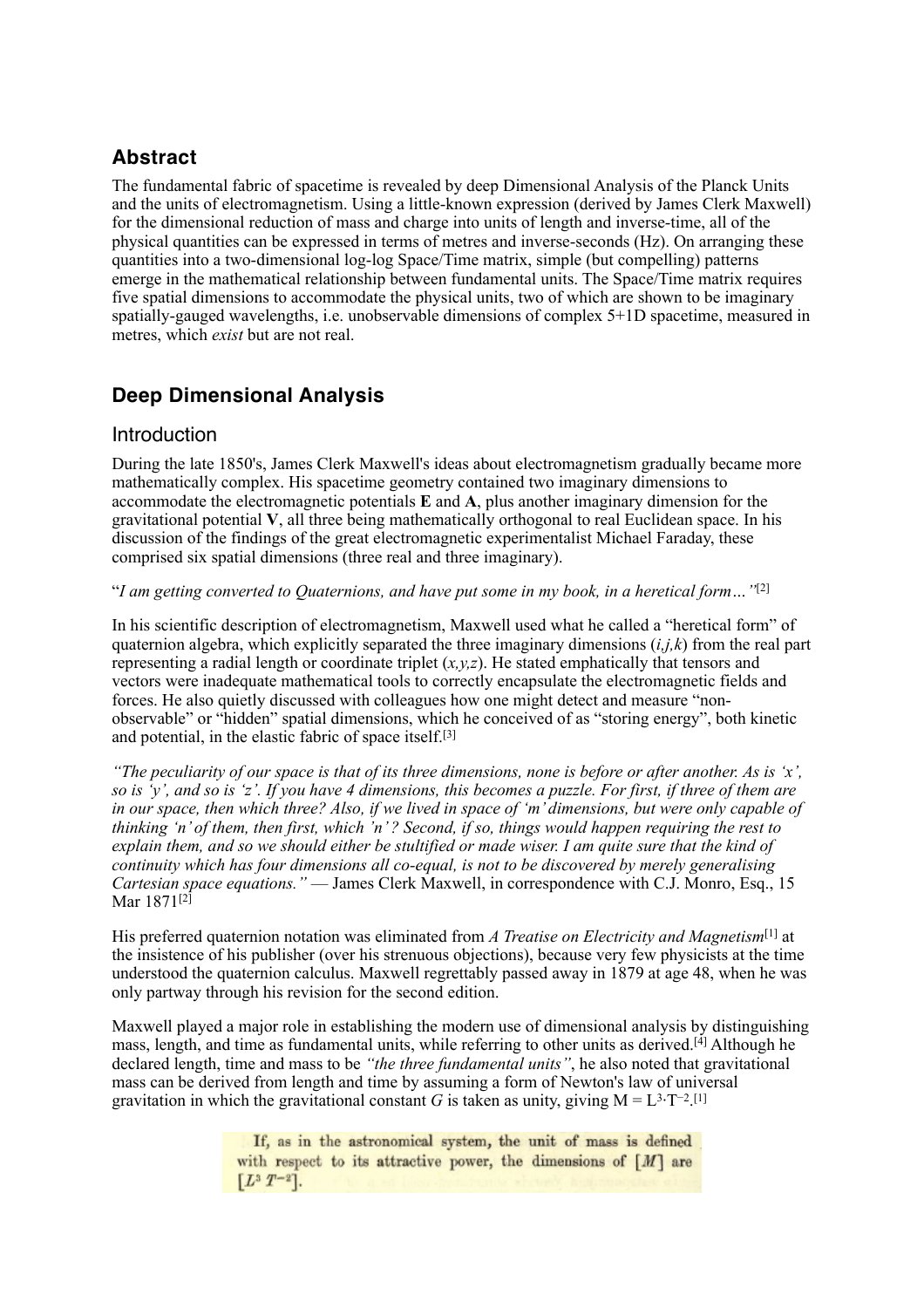By assuming Coulomb's constant *ke* to also be unity, and dimensionless, Maxwell then determined that the dimensions of an electrostatic unit of charge were  $Q = L^{3/2} \cdot M^{1/2} \cdot T^{-1}$ , [5] which, after substituting his equation for mass, results in charge having the same fundamental dimensions as mass, viz.  $Q = L^{3}T^{-2}$ .

This equality of dimensions for mass and charge must have intrigued and puzzled him, but he apparently never mentioned it in his lectures, correspondence or scientific writings. Perhaps because he'd intuitively understood that the dimensions of volume defining mass and charge must have (at least) one orthogonal dimension of unit length. But "what's the particular go o'that?", he must have wondered.

## The fundamental physical constants

The primary physical constant is the speed of light in vacuum  $c_0$ , which has unitary 2D space-time dimensions of L/T, i.e. metres per second.

Another fundamental is Newton's gravitational constant *G*, having SI dimensions of  $L^3 \cdot M^{-1} \cdot T^{-2}$ . When Maxwell's dimensions for mass ( $M = L^{3}T^{-2}$ ) are substituted into the SI dimensions, the gravitational constant is shown to be dimensionless in 2D space-time, viz.  $L^{0}T^{0}$ .

Planck's constant *h*, the fundamental ratio of a quantum of energy to its wavefunction's frequency (T<sup>−</sup>1), has SI dimensions of L2·M·T−1. Substituting Maxwell's dimensions for mass shows that the Planck elementary quantum of Action has fundamental dimensions of  $L^{5}T^{3}$ .

Maxwell determined<sup>[5]</sup> that the unit of elementary charge  $e^{\pm}$  has dimensions of  $(L^3 \cdot M \cdot T^{-2})^{1/2}$ . Substituting his mass dimensions ( $M = L^{3}T^{-2}$ ) reveals that charge has the fundamental dimensions of (L6·T−4)1/2, i.e. Q = L3·T−2. The electric constant (vacuum permittivity) *ε*0 and the Coulomb constant *ke*  are therefore dimensionless.

The Boltzmann constant  $(k_B)$  is defined as the energy in Joules per degree of temperature (Θ), having SI dimensions of L<sup>2</sup>·M·T<sup>-2</sup>·Θ. Substituting M = L<sup>3</sup>·T<sup>-2</sup> reveals the Boltzmann constant to have spacetime dimensions of  $L^{5}T^{-4}$  (energy) per degree K.

| Constant                 | Symbol         |                         | SI Dimensions L/T Dimensions |
|--------------------------|----------------|-------------------------|------------------------------|
| Speed of light in vacuum | c <sub>0</sub> | $1T-1$                  | $1T-1$                       |
| Gravitational constant   | G              | L <sup>3</sup> M·1T·2   | ∣0⊤0                         |
| Planck constant          | h              | $L^2$ MT-1              | $15T-3$                      |
| Coulomb constant         | Кe             | $L^3$ MT-2Q-2           | ∟o⊤o                         |
| Boltzmann constant       | kв             | $L^2MT^{-2}\Theta^{-1}$ | $15T-4\Theta-1$              |

#### Universal physical constants normalised in two dimensions

#### The Planck Units

The Planck Units are "natural units" of measurement defined exclusively in terms of five universal physical constants, viz.  $c$ ,  $G$ ,  $\hbar$ ,  $k_e$  and  $k_B$ , such that these constants have the numerical value of 1 when expressed in terms of the Planck units.

The base spatial unit is the [Planck length](https://en.wikipedia.org/wiki/Planck_length)  $(\ell_P)$ , defined as the distance traveled by light in vacuum during one [Planck time](https://en.wikipedia.org/wiki/Planck_time) (*t*<sub>P</sub>). The numerical value of  $\ell_P$  is calculated from  $(\hbar G c^{-3})^{1/2}$ , the fundamental space-time dimensions of which resolve as  $(L5T^{-3} \cdot L^{-3}T^{3})^{1/2} = L$ .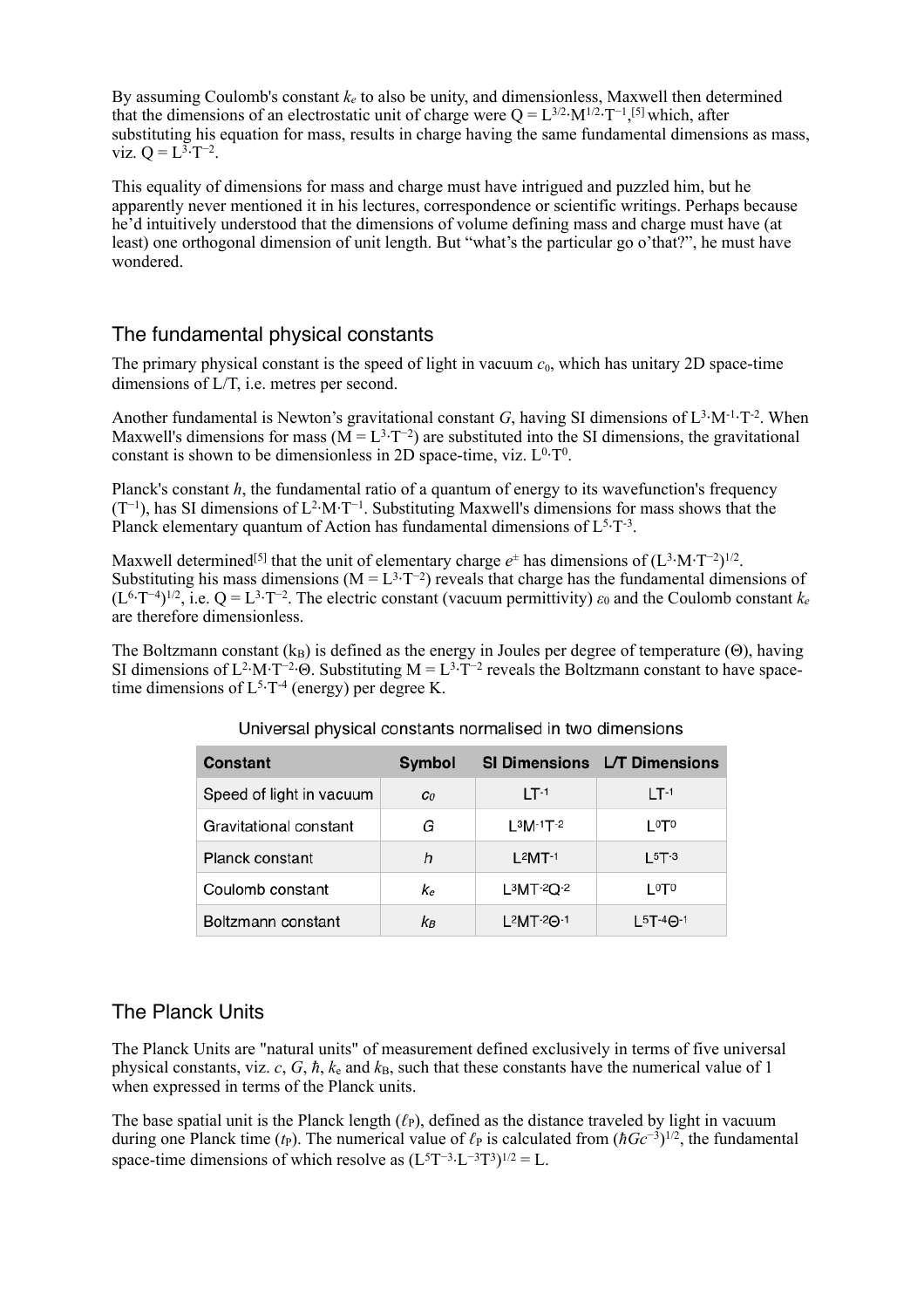The five base Planck units, viz. length, time, mass, charge and temperature, have traditionally been dimensioned in terms of the base SI units L, T, M, Q and  $\Theta$ . However, Maxwell's factoring<sup>[1]</sup> of mass and charge into the more fundamental space-time dimensions of L3T−2 permits a deep twodimensional analysis of the base and derived Planck units.

Since the gravitational constant *G* and the [vacuum permittivity](https://en.wikipedia.org/wiki/Vacuum_permittivity) (electric constant)  $\varepsilon_0$  are dimensionless in L/T space-time units, they can be factored out of the Planck units, thereby simplifying the dimensional analysis. For example, Planck area is defined as  $\hbar G/c^3$ , which simplifies to L<sup>2</sup>. Similarly, Planck current is defined as  $(4\pi\varepsilon_0 c^6/G)^{1/2}$ , which resolves to L<sup>3</sup>T<sup>-3</sup>.

Thus, the fundamental 2D space-time dimensions for each of the Planck units can be derived from their defining expressions. However, it is considerably easier to simply substitute L3T−2 for M and Q in the conventional SI dimensions of the Planck quantities, as follows:

| Quantity                 | <b>SI Dimensions</b> | <b>L/T Dimensions</b> |  |
|--------------------------|----------------------|-----------------------|--|
| Planck length            | L                    | L                     |  |
| Planck time              | т                    | т                     |  |
| Planck area              | L <sup>2</sup>       | L <sup>2</sup>        |  |
| Planck volume            | L <sup>3</sup>       | L <sup>3</sup>        |  |
| Planck mass              | М                    | $L3T-2$               |  |
| Planck charge            | Q                    | $L^{3}T^{-2}$         |  |
| Planck momentum          | $LMT-1$              | $L4T-3$               |  |
| <b>Planck force</b>      | $LMT-2$              | $L4T-4$               |  |
| Planck energy            | $L^2$ MT $-2$        | $L5T-4$               |  |
| Planck power             | $L^2$ MT $-3$        | $L5T-5$               |  |
| Planck density           | $ML-3$               | $T-2$                 |  |
| Planck intensity         | $MT-3$               | $L3T-5$               |  |
| Planck frequency         | $T-1$                | $T-1$                 |  |
| Planck pressure          | $L-1ML-2$            | $L^{2}T^{-4}$         |  |
| Planck current           | $QT-1$               | $L^{3}T^{-3}$         |  |
| Planck voltage           | $L^2MT^{-2}Q^{-1}$   | $L^{2}T^{-2}$         |  |
| <b>Planck resistance</b> | $L^2MT^{-1}Q^{-2}$   | $L-1$ T               |  |

The Planck Units normalised in two dimensions (L.T)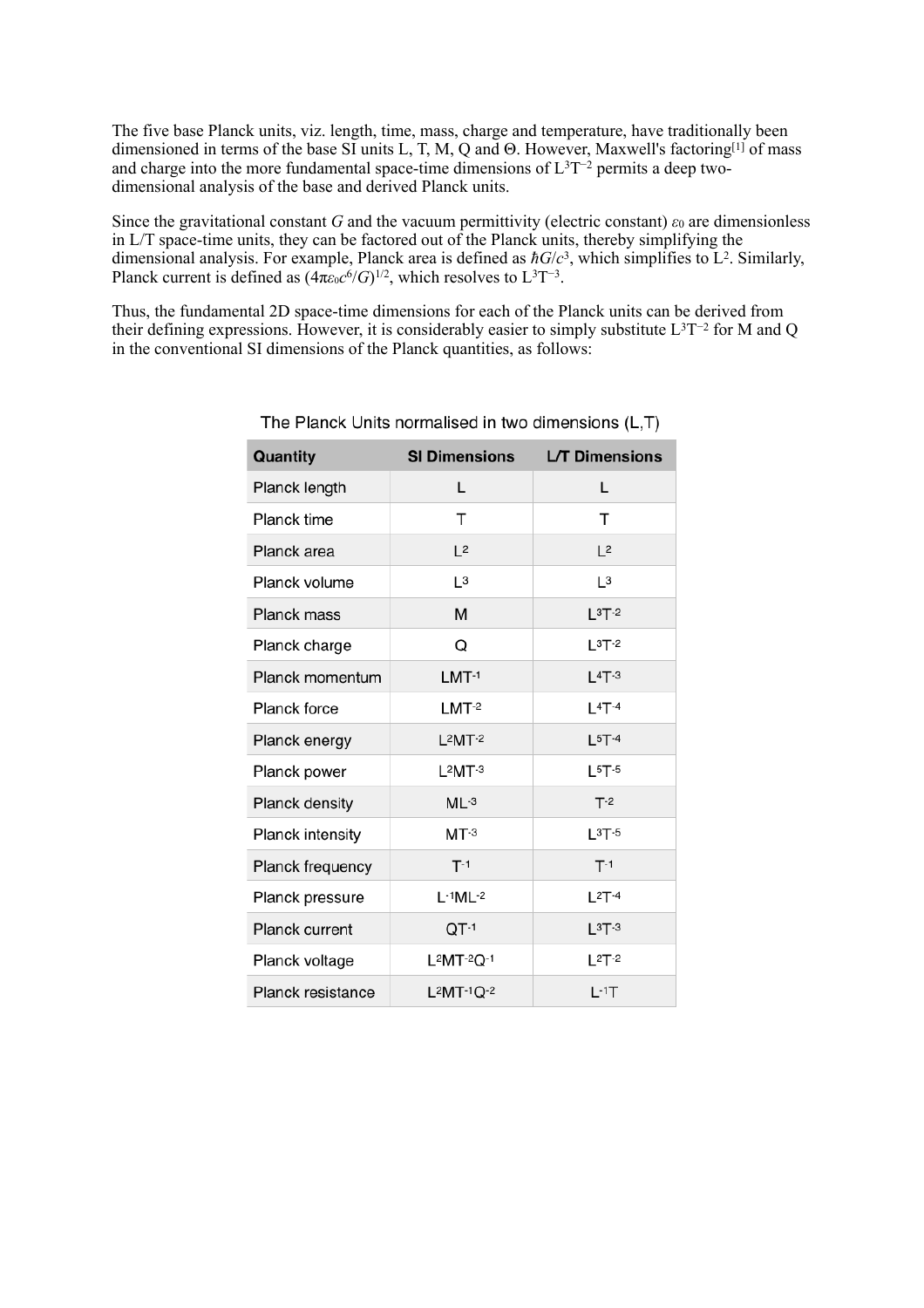To facilitate further analysis, these quantities can be arranged into a log-log space/time matrix, whose columns represent incrementing powers of Planck length  $(L<sup>n</sup>)$  and whose rows represent increasing powers of inverse-time (T<sup>−</sup>m):

| LT       | $L^0$                                            | L <sup>1</sup> | L <sup>2</sup>             | $L^3$                   | L <sup>4</sup> | L <sup>5</sup>            |
|----------|--------------------------------------------------|----------------|----------------------------|-------------------------|----------------|---------------------------|
| $T^0$    | Constants<br>$G, \varepsilon_{0}$                | Length         | Surface area               | Volume                  | 4D-volume      | 5D-volume                 |
| $T^{-1}$ | Frequency                                        | Velocity       | Flux                       | Volumetric<br>flow rate |                |                           |
| $T^{-2}$ | Mass density<br>$\rho_{\scriptscriptstyle\rm m}$ | Acceleration   | Voltage<br>$\Delta\varphi$ | Mass, Charge            |                |                           |
| $T^{-3}$ |                                                  |                |                            | Current<br>ı            | Momentum<br>р  | <b>Planck Action</b><br>h |
| $T^{-4}$ |                                                  |                | Pressure<br>р              |                         | Force<br>F     | Energy<br>Е               |
| $T^{-5}$ |                                                  |                |                            | Intensity               |                | Power<br>P                |

The fundamental mathematical pattern underlying this 6D matrix can be discerned from the "Gnormalised" expressions for the various Planck units. The most striking feature of the spacetime fabric's geometry is its central diagonal, comprising increasing powers of *c*0 (the speed of light in vacuum).

| LЛ       | L <sup>0</sup>                  | L1                              | L <sup>2</sup>             | $L^3$                         | L <sup>4</sup>                | $\mathsf{L}^5$               |
|----------|---------------------------------|---------------------------------|----------------------------|-------------------------------|-------------------------------|------------------------------|
| $T^0$    | $\mathbf{1}$                    | $\sqrt{\frac{\hbar}{c^3}}$      | $\frac{\hbar}{c^3}$        | $\sqrt{\frac{\hbar^3}{c^9}}$  | $\frac{\hbar^2}{c^6}$         | $\frac{\hbar^5}{c^{15}}$     |
| $T^{-1}$ | $\sqrt{\frac{c^5}{\hbar}}$      | $\boldsymbol{c}$                | $\sqrt{\frac{\hbar}{c}}$   | $\frac{\hbar}{c^2}$           | $\sqrt{\frac{\hbar^3}{c^7}}$  | $\frac{\hbar^2}{c^5}$        |
| $T^{-2}$ | $\frac{c^5}{\hbar}$             | $\sqrt{\frac{c^7}{\hbar}}$      | $\boldsymbol{c}^2$         | $\sqrt{\hbar c}$              | $rac{\hbar}{c}$               | $\sqrt{\frac{\hbar^3}{c^5}}$ |
| $T^{-3}$ | $\sqrt{\frac{c^{15}}{\hbar^3}}$ | $\frac{c^6}{\hbar}$             | $\sqrt{\frac{c^9}{\hbar}}$ | $\boldsymbol{c}^3$            | $\sqrt{\hbar c^3}$            | $\hbar$                      |
| $T^{-4}$ | $\frac{c^{10}}{\hbar^2}$        | $\sqrt{\frac{c^{17}}{\hbar^3}}$ | $\frac{c^7}{\hbar}$        | $\sqrt{\frac{c^{11}}{\hbar}}$ | $\boldsymbol{c}^4$            | $\sqrt{\hbar c^5}$           |
| $T^{-5}$ | $\sqrt{\frac{c^{25}}{\hbar^5}}$ | $\frac{c^{11}}{\hbar^2}$        | $\frac{c^{19}}{\hbar^3}$   | $\frac{c^8}{\hbar}$           | $\sqrt{\frac{c^{13}}{\hbar}}$ | $\boldsymbol{c}^5$           |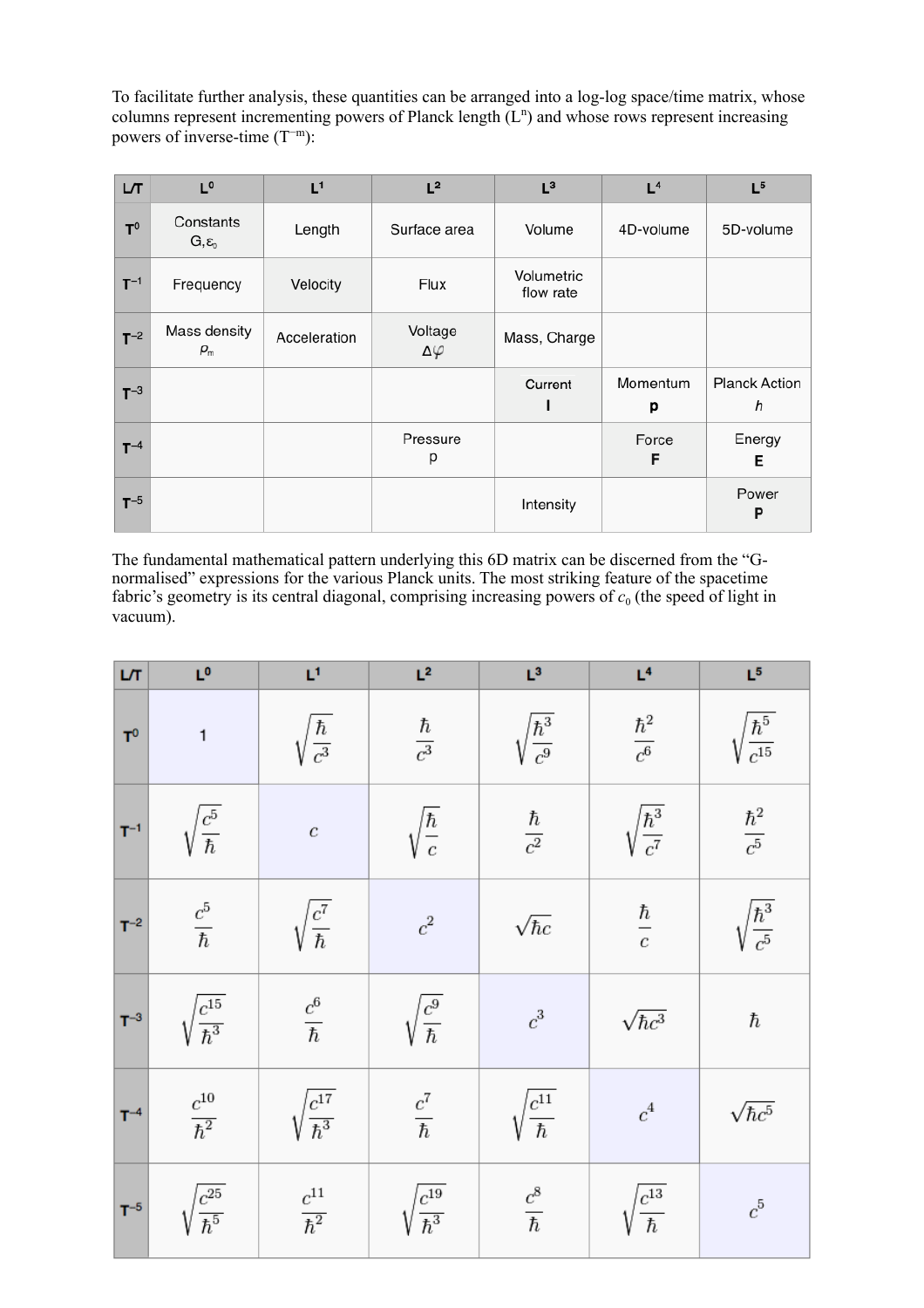The relationship between the two universal constants *c* and *ħ* define the fundamental units of space and time, viz. the Planck length and the Planck frequency (inverse-time). Similarly to the central diagonal, all parallel diagonals within the matrix follow the same principle, i.e. increasing powers of *c*  as the diagonal is traversed (in the down-right direction).

#### Electromagnetism

Substitution of Maxwell's L<sup>3</sup>T<sup>-2</sup> for mass (M) and charge (Q) in the SI dimensions of the electromagnetic quantities<sup>[8]</sup> effects a "flattening" of their dimensionality to just spatial length and time, as follows:

| Quantity                  | Symbol           | Unit                           |                                                   | SI Dimensions L/T Dimensions |
|---------------------------|------------------|--------------------------------|---------------------------------------------------|------------------------------|
| Electric charge           | Q                | coulomb                        | Q                                                 | $L^{3}T^{-2}$                |
| Electric current          | ı                | ampere                         | $QT-1$                                            | $L^{3}T^{-3}$                |
| Electric potential        | Δφ               | volt                           | $L^2MT^{-2}Q^{-1}$                                | $L^{2}T^{-2}$                |
| Magnetic field strength   | н                | ampere per metre               | $QL^{-1}T^{-1}$                                   | $L^{2}T^{-3}$                |
| Electric displacement     | D                | coulomb per metre <sup>2</sup> | $QL-2$                                            | $LT-2$                       |
| Electric field strength   | Е                | volt per metre                 | $LMT-2Q-1$                                        | $LT-2$                       |
| Current density           | J                | ampere per metre <sup>2</sup>  | $QT-1L-2$                                         | $LT-3$                       |
| Charge density            | $\rho_q$         | coulomb per metre <sup>3</sup> | $QL^{-3}$                                         | $T-2$                        |
| Electric resistance       | $\sqrt{R}$       | ohm                            | $L^2MT^{-1}Q^{-2}$                                | $L-1T$                       |
| Capacitance               | C                | farad                          | T <sup>2</sup> Q <sup>2</sup> L- <sup>2</sup> M-1 | L                            |
| Permittivity              | ε                | farad per metre                | T <sub>2</sub> Q <sub>2</sub> L-3M-1              | LOTO                         |
| Magnetic flux density     | в                | tesla                          | $MT^{-1}Q^{-1}$                                   | $T-1$                        |
| Magnetic potential        | A                | weber per metre                | $LMT-1Q-1$                                        | $LT-1$                       |
| Magnetic flux             | Ф                | weber                          | $L^2MT^{-1}Q^{-1}$                                | $L^2T^{-1}$                  |
| Energy density            | $\rho_e$         | joule per meter <sup>3</sup>   | $ML-1T-2$                                         | $L^{2}T-4$                   |
| Inductance                | L                | henry                          | $ML^2Q^{-2}$                                      | $L-1T2$                      |
| Permeability              | $\mu$            | henry per metre                | $ML^{-1}Q^{-2}$                                   | $L-2T2$                      |
| Magnetic momentum         | р                | newton-second                  | $LMT-1$                                           | $L4T-3$                      |
| Electromagnetic force     | F                | newton                         | $LMT-2$                                           | $L4T-4$                      |
| Electromagnetic Action    | S                | joule-second                   | $L^2$ MT-1                                        | $L^{5}T^{-3}$                |
| Electric potential energy | U                | joule                          | $L^2MT^{-2}$                                      | $L^{5}T^{-4}$                |
| Radiant EM energy         | E                | joule                          | $L^2MT^{-2}$                                      | $L^{5}T^{-4}$                |
| Poynting vector           | S                | watt per metre <sup>2</sup>    | $MT-3$                                            | $L^{3}T^{-5}$                |
| Power                     | $\boldsymbol{P}$ | watt                           | $L^2MT^{-3}$                                      | $L5T-5$                      |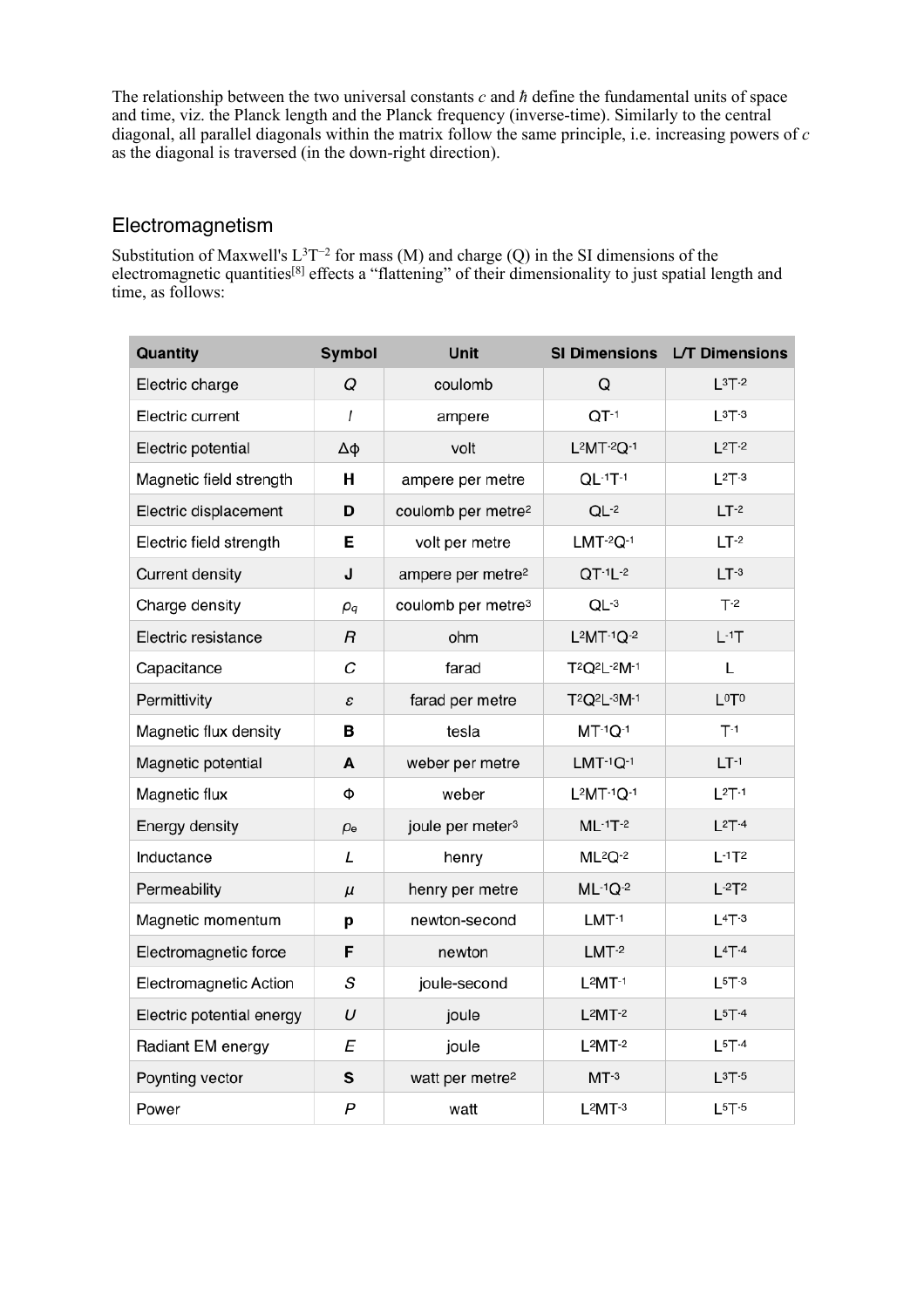As with the Planck Units, these quantities can be arranged in a 6-dimensional space/time matrix, with columns representing powers of Planck length  $(L<sup>n</sup>)$ , and rows which represent powers of inverse-time  $(T^{-m})$ .

| LT       | $\mathsf{r}_\mathsf{o}$                              | L <sup>1</sup>                           | L <sup>2</sup>                                           | $L^3$                | L <sup>4</sup>                   | L <sup>5</sup>                                       |
|----------|------------------------------------------------------|------------------------------------------|----------------------------------------------------------|----------------------|----------------------------------|------------------------------------------------------|
| $T^0$    | Electric constant<br>$\epsilon_0$                    | Wavelength $\lambda$<br>Capacitance C    | Surface area                                             | Volume               | 4D-volume                        | 5D-volume                                            |
| $T^{-1}$ | Magnetic flux<br>density <b>B</b>                    | Magnetic vector<br>potential A           | Magnetic flux<br>Φ                                       | $\phi \cdot \lambda$ |                                  |                                                      |
| $T^{-2}$ | Charge density<br>$\rho_a = \nabla \cdot \mathbf{E}$ | Electric field<br>strength $E(D)$        | Electrical potential<br>Δφ                               | Charge<br>Q          | $Q \cdot \lambda$                |                                                      |
| $T^{-3}$ |                                                      | Current density<br>$J = \nabla \times H$ | Magnetic field<br>strength H                             | Current              | Momentum<br>р                    | <b>Planck Action</b><br>h                            |
| $T^{-4}$ |                                                      |                                          | Energy density<br>$\rho_e = \mathbf{B} \cdot \mathbf{H}$ | v x H                | Force<br>$F = q(E + v \times B)$ | Energy<br>$U_{\varepsilon} = q \cdot \Delta \varphi$ |
| $T^{-5}$ |                                                      |                                          |                                                          | Poynting vector<br>s | $\nabla P = dF/dt$               | Power<br>$P = \Delta \varphi \cdot I$                |

#### **Discussion**

Five mutually-orthogonal spatial dimensions are required to accommodate all the Planck units, notably the "higher dimensional"  $(L<sup>4</sup>, L<sup>5</sup>)$  quantities of momentum, force, action, energy and power. Three of the spatial dimensions are the real linear dimensions of Euclidean  $x, y, z$  space, viz. length, breadth and height.

Like the "time dimension" of special relativity, defined by Einstein as  $\sqrt{1/c}t$ , [6] the two extra spatial dimensions must be mathematically imaginary by virtue of their orthogonality, i.e. being Wick-rotated relative to all the other dimensions.

#### Extra spatial dimensions

In 2006, Paul Wesson determined<sup>[7]</sup> that an extra spatial coordinate  $x_4$  could be identified as  $\ell = Gm/c^2$ , which he termed the "Einstein gauge". Formulated in terms of momentum, i.e.  $\ell = Gp/c^3$ , this gauge corresponds to the  $L^4/T^4$  spatial dimension of the space/time matrix, from which emerges momentum, force, and pressure.

Wesson also identified another spatial coordinate as  $\ell = \hbar/mc$  (dimensionally identical to  $\ell = \hbar/qc$ ), which he termed the "Planck gauge". This  $\hbar/qc$  gauge corresponds to the L<sup>5</sup>/T<sup>5</sup> spatial coordinate in the space/time matrix. The physical quantities of action, energy, power and intensity emerge from this imaginary dimension.

Imaginary spatial dimensions in complex 6D space/time may be formulated using various equivalent expressions, all of which resolve to the dimension of spatial distance (L). The Einstein gauge is canonically formulated[7] as *Gm/c*2 (one-half of the Schwarzschild radius), but is more usefully expressed in terms of momentum, viz.  $\ell = p/c^3$ , particularly in the context of 6-dimensional Special Relativity. It can also be expressed in terms of kinetic energy as  $\ell = E_k/c^4$ . In the context of electromagnetism, this metric is best formulated in terms of magnetic momentum divided by current (flow of charge):  $\ell = p_m/I$ . In quantum mechanics, the Einstein gauge can be formulated in terms of a wavefunction's frequency of oscillation:  $\ell = i\hbar f/c^4$  (where frequency  $f = c/\lambda$  and energy  $E = \hbar f$ ).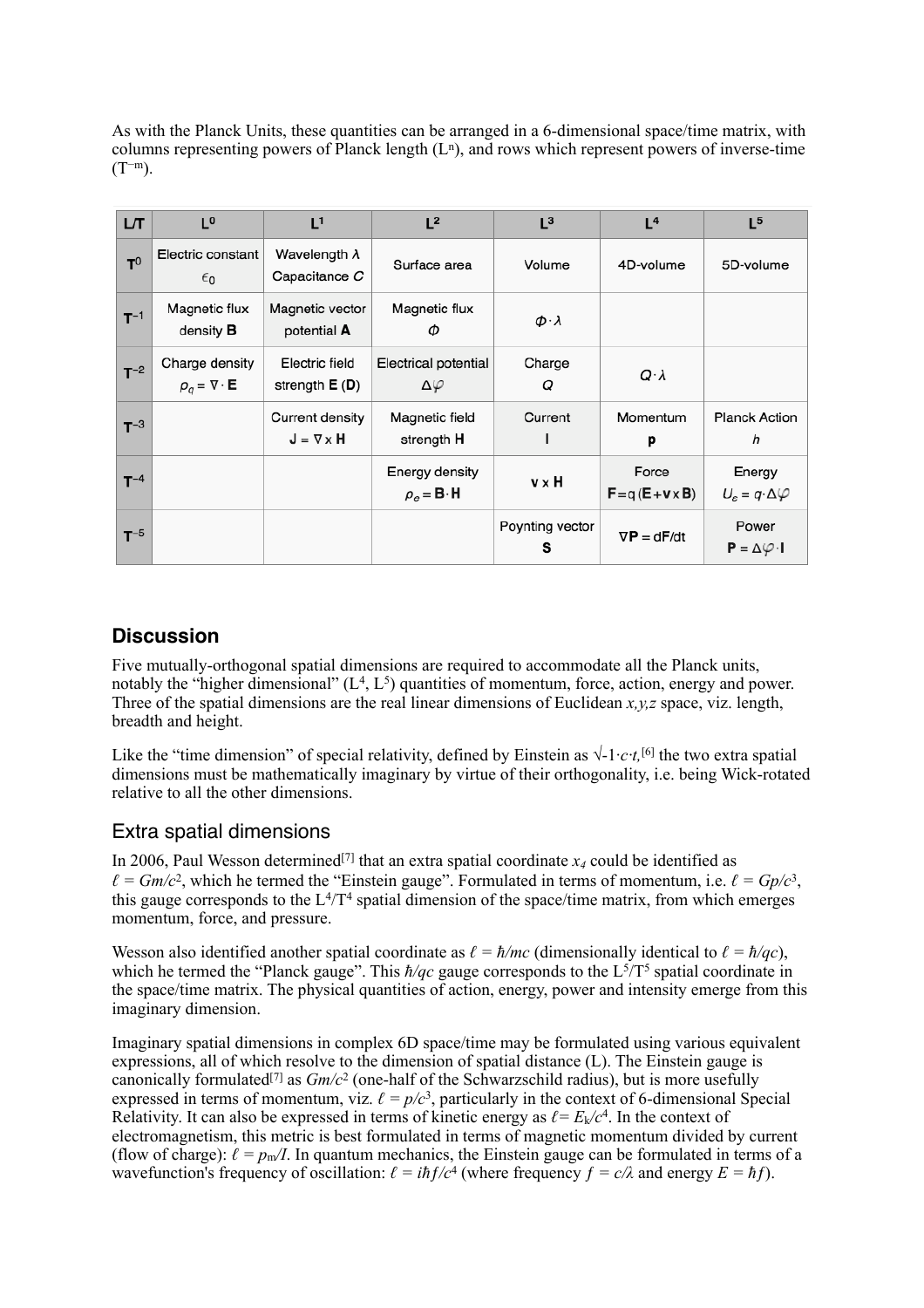The Planck gauge was originally formulated[7] as *iħ/mc* in the context of higher-dimensional (Kaluza– Klein) gravitation. In electromagnetism, this imaginary dimension may be equivalently expressed as  $\ell = i\hbar/ac = i\frac{q}{c^2}$ . In regards to electrical potential (voltage), it is formulated by  $\ell = \frac{q}{V} = i\hbar c/\frac{q}{V}$ , and in quantum mechanics it is most usefully expressed in terms of potential energy, viz.  $\ell = i\hbar c/\tilde{U}_0$  =  $iq^{2}/U_{0}$  (where  $U_{0} = mc^{2} = qV$ ). The fifth spatial dimension is associated with potential energy and time, analogous to the fourth dimension's association with spatial position and momentum (kinetic energy).

The spatial hyper-dimensions associated with potential and kinetic energy are obviously orthogonal, since total energy squared is given by  $E^2 = E_p^2 + E_k^2$  (i.e. the Pythagorean solution of a right triangle). Heisenburg's Uncertainty Principle can also be expressed in terms of position and momentum, as  $\sigma_x \sigma_p \ge \hbar/2$ , or in terms of energy and time, viz.  $\sigma_E \sigma_t \ge \hbar/2$ , revealing the fundamental "principle of complementarity" as originally defined by Bohr.[9]

The simplest model for such extra spatial dimensions is provided by the complex plane ("Argand diagram"), a geometric representation of complex numbers bounded by a real axis orthogonal to an imaginary axis. Within this complex plane, the unit vector sweeps out a circle in accordance with an exponential function of the form  $e^{i\varphi} = \cos \varphi + i \sin \varphi$  isomorphic to the circle group **U(1)**, having a radial modulus (absolute value) of *ħ*.

The circumferential length of this circle is 2π*ħ,* i.e. Planck's constant *h,* representing the wavelength of a harmonic oscillator having the minimal quantum of energy *hf*. The surface area of a complex 3-sphere having radius *ħ* is given by  $h^2/\pi$ , that of a 4-sphere by  $h^3/4\pi$ , and that of the complex 5-sphere by *h*<sup>4</sup>*/*6π2. These various expressions relating hyper-spherical surface areas to Planck's constant have significance for Maldacena's anti-de Sitter/conformal field theory (AdS/CFT) correspondence, referred to as the "holographic principle",[10] and for the Bekenstein-Hawking entropy of black holes. Quantum resonance phenomena such as spin, Zitterbewegung,[11] and electron orbitals can be understood as hyper-spherical harmonics[12] within such N-dimensional surfaces.



The Einstein gauge has one real axis representing spatial position, canonically unitary (the Planck length). Its imaginary axis, designated 4*λ,* is determined canonically by unit Planck momentum divided by *c*<sup>3</sup>*,* or equivalently by unit Planck energy divided by *c*<sup>4</sup>*.* 

The Planck gauge has no real axes, so is entirely imaginary. Its "time" axis is canonically the Planck time multiplied by *ic*, orthogonal to which is an imaginary axis designated 5*λ,* canonically determined as  $\hbar/m_Pc$ , the Compton wavelength of the Planck mass (or the wavelength of the Planck frequency). It can equivalently be expressed as  $\hbar c/U_0$ , where unit rest-mass energy  $U_0$  is defined as that of the Planck mass,  $mpc^2$ . The energy of a photon having angular frequency  $\omega$  is given by  $\hbar\omega$ , which also equates Planck energy with the Planck angular frequency *ω*P multiplied by the reduced Planck constant.

Each Planck quantity within the 6D matrix holds both a "mass-gravity unit" and an "electromagnetic unit", which are orthogonal to each other, but have the same dimensions of space and time.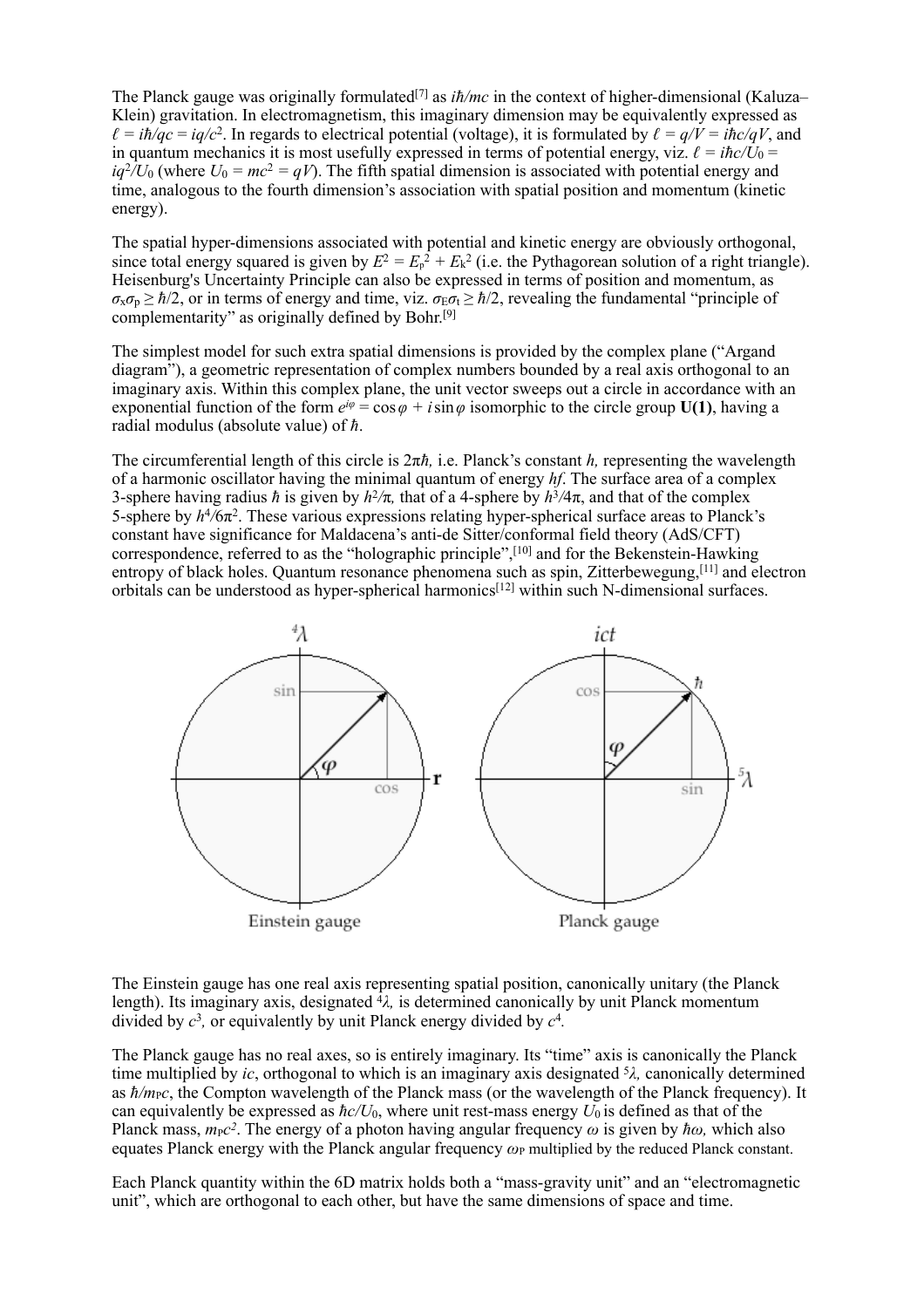# The Phase Angle

The dimensionless phase angle (*φ*) of these "imaginary circular dimensions" is well-known in electromagnetics, wherein a magnetic field causes a change in magnetic phase given by  $\Delta\varphi_{\rm m} = -(q/h)\cdot[\mathbf{A}\cdot ds]$ <sup>[13]</sup> where **A** is the vector potential in the Einstein gauge. Likewise, an electrostatic field changes the electrical phase of a sinusoidal waveform by  $\Delta \varphi_e = -(q/h) \cdot [\varphi \cdot dt,$ <sup>[13]</sup> where  $\varphi$  is the scalar electric potential (voltage) in the Planck gauge.

Analogously, a gravitational potential rotates the phase angle of an electrically-neutral particle such as a neutron. This was convincingly demonstrated by Colella, Overhauser and Werner in 1975,[14] and strongly suggests the existence of a gravitational phase angle, *φ*g.

General Relativity relates gravitational curvature to mass-energy volumetric density, so the gravitational phase angle is related to energy density by a function of  $\rho_E = mc^2/ds^3$ , i.e. rest-mass energy divided by volume. It can be shown that the phase angle delta in a gravitational potential is expressed by  $\Delta \varphi_g = -(m/h) \cdot \varphi_f \cdot d\tau^3$  in the Einstein gauge. Similarly, in the Planck gauge, the "temporal" phase angle delta is given by  $\Delta \varphi_t = -(m/h) \cdot \int (dL \varsigma / dt^3) \cdot ds^3$  where  $L_G$  is the quantity of gravitational inductance (dimensioned as  $T<sup>2</sup>/L$ ), i.e. the resistance of vacuum to establishing a field.

The gravitational phase angle can also be shown to be a function of mass and radial distance*.* The gravitational phase angle reaches  $\pi/2$  when the mass density in a volume of space reaches one-quarter Planck density  $(\rho_P/4)$ , at which point an event horizon forms, where time is infinitely dilated and space is infinitely Lorentz-contracted. Since the Schwarzschild radius is given by 2GM/*c*2 where  $\varphi_{\rm g} = \pi/2$ , it can be shown that  $\varphi_{\rm g}/2\pi = m^2/r^2c^4$ .

This simple mathematical relationship is equivalent to Newton's laws of gravitation in flat 3D Euclidean space, and to Einstein's General Theory of Relativity in 4D Minkowski space. Spacetime curvature (the "gravitational field") is thereby seen to be a 4D artefact of the *rotated* gravitational phase angle *φ*g at every point of 6D spacetime proximal to a gravitating mass. Each such infinitesimal point *induces* (forces) a gravitational phase shift Δ*φ*g in neighbouring spacetime points, this induction effect diminishing as the inverse-square of radial distance (1/r2) from the mass *m*.

Analogously, electromagnetic "fields" can be conceptualised as spacetime curvature due to the magnetic and electric phase angles being rotated by EM potentials (*Φ* and **A**). Such EM phasecurvature explains the Aharonov-Bohm effect,[15] when a charged particle's wavefunction is phaseshifted while passing through a region shielded from electromagnetic fields, i.e. **B** and **E** are zero.

In the absolute limit of mass density (Planck density  $\rho_P$ ), where Planck mass is compressed into a Planck volume, the gravitational phase angle reaches 2π*.* Presumably, this represents the extreme state of spacetime and compressed matter-energy at the core of a black hole, where space and time are entirely imaginary: mirror-inverted, complex-conjugated spacetime.

Mathematically, such a spacetime *exists*, but it can in no way be considered *real.* It is the (un-)physical state referred to by  $Hawking<sup>[16]</sup>$  as "imaginary time".

# Geometrical Calculus

Within the log-log Space/Time matrix, obtaining the quantity to the lower-right (on the diagonal) is performed by multiplying it by *c* (speed of light). Conversely, a unit to the upper-left is obtained by dividing by *c*.

Multiplication of quantities is effected by simply adding the two units' dimensional indices, i.e.  $L^aT^b \times L^cT^d = L^{a+c}T^{b+d}$ . Division of one unit by another is performed by subtracting the denominator's space/time indices from the numerator's.

Noting that the differential (gradient) of any quantity with respect to time (d/dt) is the unit immediately below it, and that the differential of a quantity with respect to space (d/ds or  $\nabla$ ) is the unit to its left, the Maxwell-Heaviside equations can be discerned in the relationships between these electromagnetic quantities.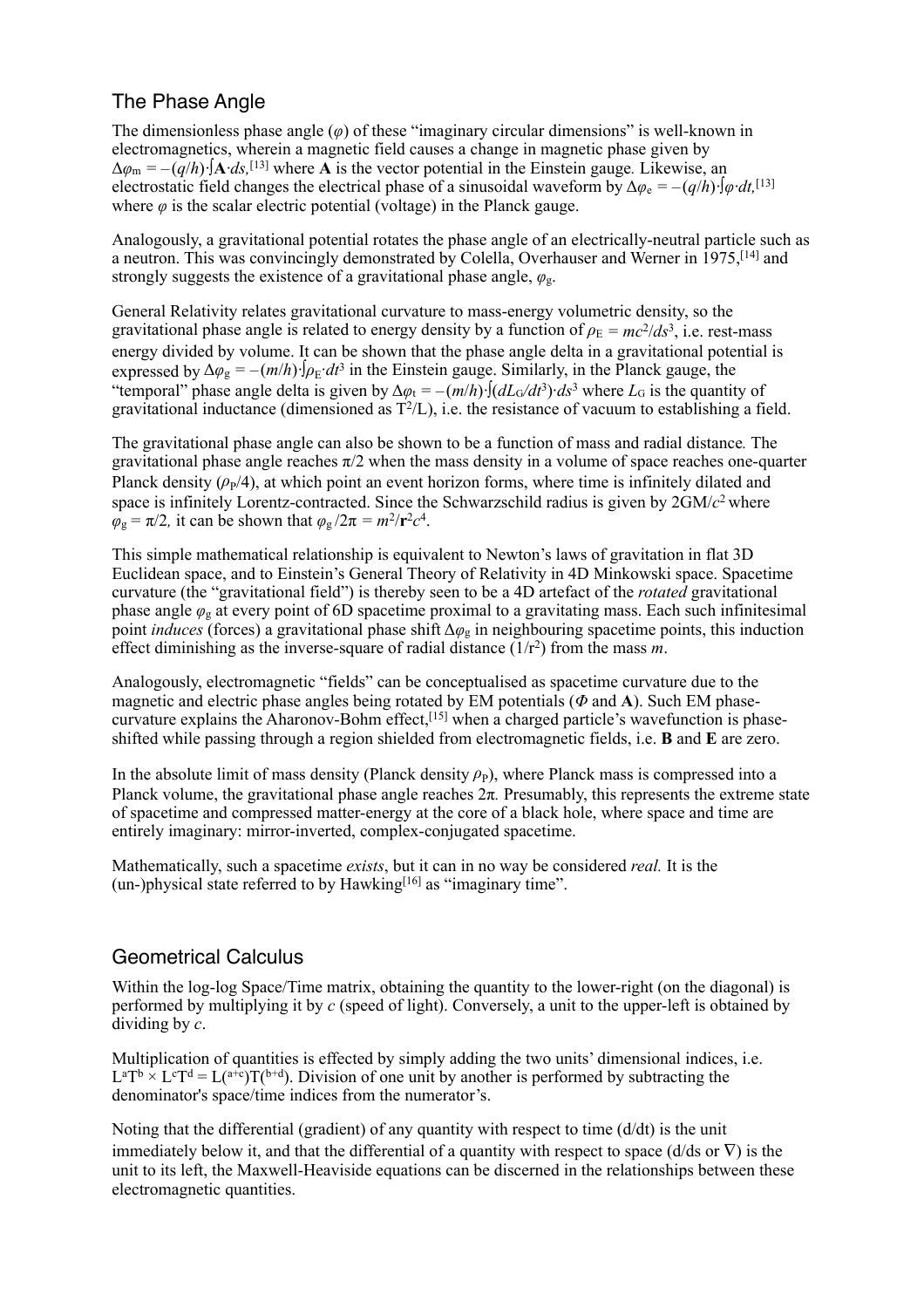Conversely, integrals of quantities within the 6D matrix can easily be obtained. Integration with respect to time gives the unit above, while integrating over space gives the unit to the right (increasing the logarithmic index of L).

| LТ       | $\mathsf{r}_\mathsf{o}$                                      | $L^1$                                        | L <sup>2</sup>                                              | $L^3$                         | L <sup>4</sup>              | L <sup>5</sup>              |
|----------|--------------------------------------------------------------|----------------------------------------------|-------------------------------------------------------------|-------------------------------|-----------------------------|-----------------------------|
| $T^0$    | Electric constant<br>$\epsilon_0$                            | Wavelength $\lambda$<br>Capacitance C        | Surface area                                                | Volume                        | 4D-volume                   | 5D-volume                   |
| $T^{-1}$ | Magnetic flux<br>density $\nabla \times A$                   | Magnetic vector<br>potential $\nabla \phi$   | Magnetic flux<br>$\phi = \int \mathbf{B} \cdot d\mathbf{A}$ |                               |                             |                             |
| $T^{-2}$ | Charge density<br>$d\mathbf{B}/dt = \nabla \cdot \mathbf{E}$ | Electric field<br>strength d <b>A</b> /dt    | Electrical potential<br>$d\phi/dt = \nabla Q$               | Charge<br>Q                   |                             |                             |
| $T^{-3}$ |                                                              | Current density<br>$dE/dt = \nabla \times H$ | Magnetic field<br>strength ∇ I                              | Current<br>$dQ/dt = \nabla p$ | Momentum<br>р               | <b>Planck Action</b><br>h   |
| $T^{-4}$ |                                                              |                                              | Energy density<br>d <b>H</b> /dt                            | $dI/dt = \nabla F$            | Force<br>$dp/dt = \nabla U$ | Energy<br>$U_{\varepsilon}$ |
| $T^{-5}$ |                                                              |                                              |                                                             | Poynting vector<br>s          | $dF/dt = \nabla P$          | Power<br>P                  |

This simple geometrical calculus is highly effective in helping understand the core mathematical relationships which correlate and connect all the fundamental physical units and quantities.

The Einstein gauge is bounded by position and momentum (kinetic energy) axes, whereas the 5D Planck gauge is bounded by time and inverse-energy. Those quantities are separated (in the 6D matrix) by three orders of magnitude of length and three of time, and by five orders of magnitude of length and five of time, respectively.



This geometry causes the ratios 3/5 and 5/3 to emerge as numerical factors in the Planck values of some electromagnetic quantities, notably voltage and current, as if these ratios are "baked into" the structure of spacetime itself. The unit of Planck length is defined as a function of  $c<sup>3</sup>$ , whereas the unit of Planck time is a function of  $c^5$ . Thus, the same  $3/5$  ratio appears in these fundamental space and time indices.

Because 6D spacetime geometry contains three imaginary dimensions, three orthogonal Argand planes exist. As a consequence of this, the Space/Time matrix displays internal symmetries corresponding to the  $SU(3) \times SU(2) \times U(1)$  unitary group, consistent with the Standard Model.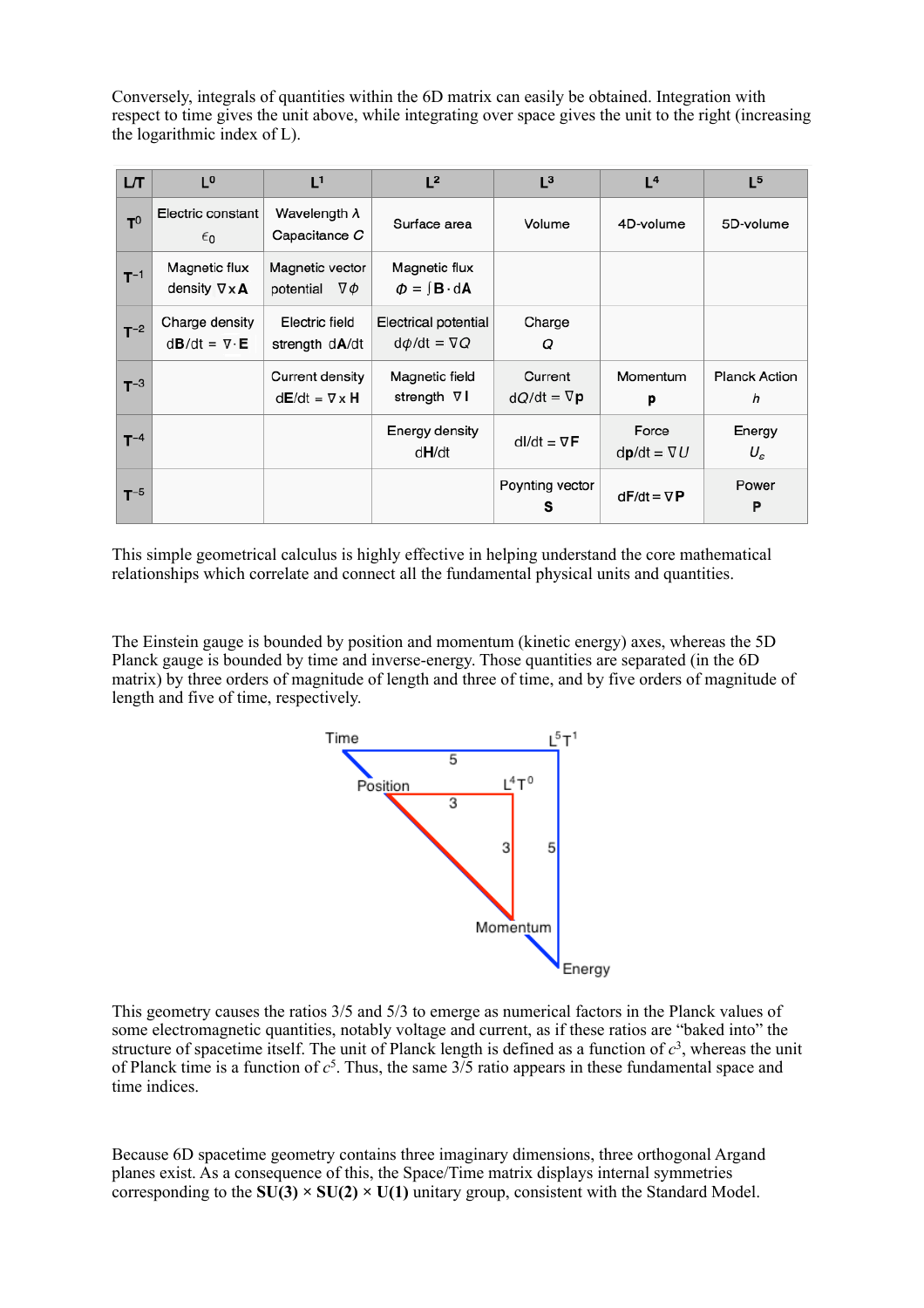# **Conclusions**

The "mass-energy stuff" comprising our universe is, in reality, nothing more substantial than space and time, or more fundamentally, quantum wavelengths and frequencies. All physically observable, measurable quantities consist of relationships between "mathematical entities"<sup>[17]</sup> having various configurations of spatial dimensions and temporal dimensions. Thus, mass, charge and energy are emergent phenomena, not fundamental building blocks.

The ontology of mass, charge, quantum spin and energy are thereby revealed to be purely geometrical: the fundamental ontological entities include lines (radius and circumference), angles (phase), simple shapes (e.g. triangles, squares, circles), surface areas and volumes.

The primary ontological entities are n-spherical surfaces embedded in higher dimensions, e.g. the 4-sphere and 5-sphere. Such hyper-spheres are weakly coupled to real 3D Euclidean space, so n-dimensional quantum wavefunctions appear to behave probabilistically. Were we able to view such wavefunctions in all their higher dimensions, they would appear to be unfolding entirely deterministically.

We inhabit a 3D hologram, embedded in an infinitely-dimensioned imaginary hyperspace. Matter, forces and energy emerge from the geometry and curvature of this complex spacetime. The bedrock foundation of the entire universe *is* multi-dimensional mathematics.

| $c^{-5}$                        | $\sqrt{\frac{\hbar}{c^{13}}}$   | $\frac{\hbar}{c^8}$             | $\sqrt{\frac{\hbar^3}{c^{19}}}$ | $\frac{\hbar^2}{c^{11}}$        | $\sqrt{\frac{\hbar^5}{c^{25}}}$ | $\frac{\hbar^3}{c^{14}}$        | $\sqrt{\frac{\hbar^7}{c^{31}}}$ | $\frac{\hbar^4}{c^{17}}$        | $\sqrt{\frac{\hbar^9}{c^{37}}}$ | $\frac{\hbar^5}{c^{20}}$        |
|---------------------------------|---------------------------------|---------------------------------|---------------------------------|---------------------------------|---------------------------------|---------------------------------|---------------------------------|---------------------------------|---------------------------------|---------------------------------|
| $\sqrt{\frac{1}{\hbar c^5}}$    | $\bar{c}^{-4}$                  | $\sqrt{\frac{\hbar}{c^{11}}}$   | $\frac{\hbar}{c^7}$             | $\sqrt{\frac{\hbar^3}{c^{17}}}$ | $\frac{\hbar^2}{c^{10}}$        | $\sqrt{\frac{\hbar^5}{c^{23}}}$ | $\frac{\hbar^3}{c^{13}}$        | $\sqrt{\frac{\hbar^7}{c^{29}}}$ | $\frac{\hbar^4}{c^{16}}$        | $\sqrt{\frac{\hbar^9}{c^{35}}}$ |
| $\frac{1}{\hbar}$               | $\sqrt{\frac{1}{\hbar c^3}}$    | $\bar{c}^{-3}$                  | $\sqrt{\frac{\hbar}{c^9}}$      | $\frac{\hbar}{c^6}$             | $\sqrt{\frac{\hbar^3}{c^{15}}}$ | $\frac{\hbar^2}{c^9}$           | $\sqrt{\frac{\hbar^5}{c^{21}}}$ | $\frac{\hbar^3}{c^{12}}$        | $\sqrt{\frac{\hbar^7}{c^{27}}}$ | $\frac{\hbar^4}{c^{15}}$        |
| $\sqrt{\frac{c^5}{\hbar^3}}$    | $\frac{c}{\hbar}$               | $\sqrt{\frac{1}{\hbar c}}$      | $\bar{c}^{-2}$                  | $\sqrt{\frac{\hbar}{c^7}}$      | $\frac{\hbar}{c^5}$             | $\sqrt{\frac{\hbar^3}{c^{13}}}$ | $\frac{\hbar^2}{c^8}$           | $\sqrt{\frac{\hbar^5}{c^{19}}}$ | $\frac{\hbar^3}{c^{11}}$        | $\sqrt{\frac{\hbar^7}{c^{25}}}$ |
| $\frac{c^5}{\hbar^2}$           | $\sqrt{\frac{c^7}{\hbar^3}}$    | $\frac{c^2}{\hbar}$             | $\sqrt{\frac{c}{\hbar}}$        | $\boldsymbol{c}^{-1}$           | $\sqrt{\frac{\hbar}{c^5}}$      | $\frac{\hbar}{c^4}$             | $\sqrt{\frac{\hbar^3}{c^{11}}}$ | $\frac{\hbar^2}{c^7}$           | $\sqrt{\frac{\hbar^5}{c^{17}}}$ | $\frac{\hbar^3}{c^{10}}$        |
| $\sqrt{\frac{c^{15}}{\hbar^5}}$ | $\frac{c^6}{\hbar^2}$           | $\sqrt{\frac{c^9}{\hbar^3}}$    | $\frac{c^3}{\hbar}$             | $\sqrt{\frac{c^3}{\hbar}}$      | $\mathbf{1}$                    | $\sqrt{\frac{\hbar}{c^3}}$      | $\frac{\hbar}{c^3}$             | $\sqrt{\frac{\hbar^3}{c^9}}$    | $\frac{\hbar^2}{c^6}$           | $\sqrt{\frac{\hbar^5}{c^{15}}}$ |
| $\frac{c^{10}}{\hbar^3}$        | $\sqrt{\frac{c^{17}}{\hbar^5}}$ | $\frac{c^7}{\hbar^2}$           | $\sqrt{\frac{c^{11}}{\hbar^3}}$ | $\frac{c^4}{\hbar}$             | $\sqrt{\frac{c^5}{\hbar}}$      | $\boldsymbol{c}$                | $\sqrt{\frac{\hbar}{c}}$        | $\frac{\hbar}{c^2}$             | $\sqrt{\frac{\hbar^3}{c^7}}$    | $\frac{\hbar^2}{c^5}$           |
| $\sqrt{\frac{c^{25}}{\hbar^7}}$ | $\frac{c^{11}}{\hbar^3}$        | $\sqrt{\frac{c^{19}}{\hbar^5}}$ | $\frac{c^8}{\hbar^2}$           | $\sqrt{\frac{c^{13}}{\hbar^3}}$ | $\frac{c^5}{\hbar}$             | $\sqrt{\frac{c^7}{\hbar}}$      | $\boldsymbol{c}^2$              | $\sqrt{\hbar c}$                | $\frac{\hbar}{c}$               | $\sqrt{\frac{\hbar^3}{c^5}}$    |
| $\frac{c^{15}}{\hbar^4}$        | $\sqrt{\frac{c^{27}}{\hbar^7}}$ | $\frac{c^{12}}{\hbar^3}$        | $\sqrt{\frac{c^{21}}{\hbar^5}}$ | $\frac{c^9}{\hbar^2}$           | $\sqrt{\frac{c^{15}}{\hbar^3}}$ | $\frac{c^6}{\hbar}$             | $\sqrt{\frac{c^9}{\hbar}}$      | $\boldsymbol{c}^3$              | $\sqrt{\hbar c^3}$              | $\hbar$                         |
| $\sqrt{\frac{c^{35}}{\hbar^9}}$ | $\frac{c^{16}}{\hbar^4}$        | $\sqrt{\frac{c^{29}}{\hbar^7}}$ | $\frac{c^{13}}{\hbar^3}$        | $\sqrt{\frac{c^{23}}{\hbar^5}}$ | $\frac{c^{10}}{\hbar^2}$        | $\sqrt{\frac{c^{17}}{\hbar^3}}$ | $\frac{c^7}{\hbar}$             | $\sqrt{\frac{c^{11}}{\hbar}}$   | $\boldsymbol{c}^4$              | $\sqrt{\hbar c^5}$              |
| $\frac{c^{20}}{\hbar^5}$        | $\sqrt{\frac{c^{37}}{\hbar^9}}$ | $\frac{c^{17}}{\hbar^4}$        | $\sqrt{\frac{c^{31}}{\hbar^7}}$ | $\frac{c^{14}}{\hbar^3}$        | $\sqrt{\frac{c^{25}}{\hbar^5}}$ | $\frac{c^{11}}{\hbar^2}$        | $\sqrt{\frac{c^{19}}{\hbar^3}}$ | $\frac{c^8}{\hbar}$             | $\sqrt{\frac{c^{13}}{\hbar}}$   | $\boldsymbol{c}^5$              |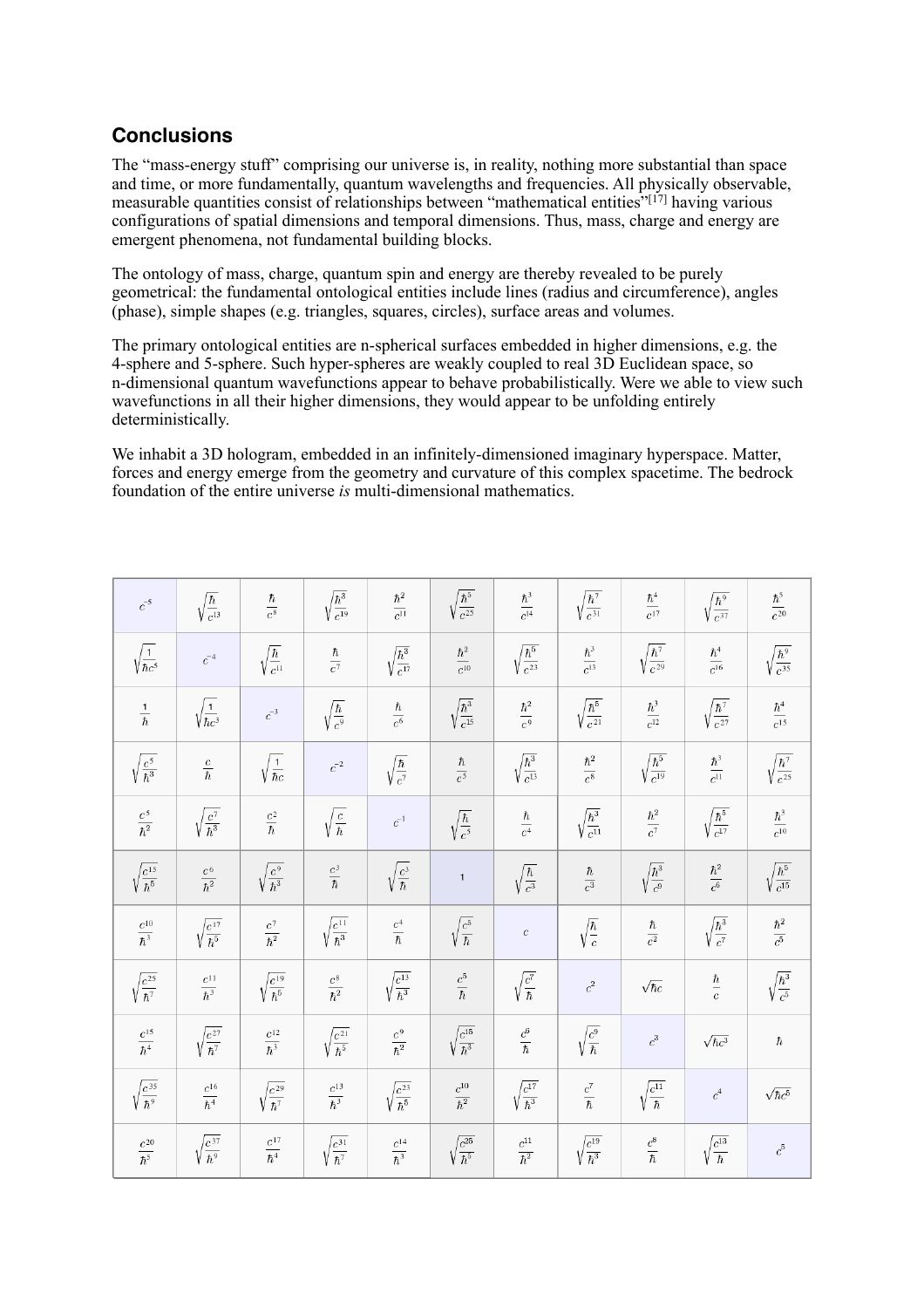#### **References**

- 1. James Clerk Maxwell (1873), *A Treatise on Electricity and Magnetism,* p. 4
- 2. Lewis Campbell, William Garnett (2010), *The Life of James Clerk Maxwell: With a Selection from His Correspondence and Occasional Writings and a Sketch of His Contributions to Science,* Cambridge University Press, p. 383
- 3. Lewis Campbell, William Garnett (2010), *The Life of James Clerk Maxwell: With a Selection from His Correspondence and Occasional Writings and a Sketch of His Contributions to Science,* Cambridge University Press, p. 550
- 4. John J Roche (1998), *The Mathematics of Measurement: A Critical History,* London: Springer, p. 203
- 5. James Clerk Maxwell (1873), *A Treatise on Electricity and Magnetism,* p. 45
- 6. Albert Einstein (1923), *The Meaning of Relativity,* Princeton University Press, p. 33
- 7. Paul S. Wesson (2006), *Five-Dimensional Physics: Classical and Quantum Consequences of Kaluza-Klein Cosmology*, Singapore: World Scientific, p. 103
- 8. Richard F. Feynman (1964), *The Feynman Lectures on Physics, Vol II,* Addison-Wesley
- 9. Neils Bohr (1949), *Discussions with Einstein on Epistemological Problems in Atomic Physics*, in Paul Arthur Schilpp (ed.), *The Library of Living Philosophers, Volume 7. Albert Einstein: Philosopher-Scientist,* Open Court, pp. 199–241
- 10. Edward Witten (1998), *Anti–de Sitter Space and Holography* in "Advances in Theoretical and Mathematical Physics", Vol. 2, pages 253–291
- 11. David Hestenes (1990), *The Zitterbewegung Interpretation of Quantum Mechanics,* Found. Physics, Vol. **20**, No. 10, 1213–1232
- 12. W. Gough (1984), *Quaternions and Spherical Harmonics,* European Journal of Physics, **5**, 163– 171
- 13. Richard F. Feynman (1964), *The Feynman Lectures on Physics, Vol II,* Addison-Wesley, Chap. 15
- 14. R. Colella, A. W. Overhauser, and S. A. Werner (1975), *Observation of Gravitationally Induced Quantum Interference,* Phys. Rev. Lett. 34, 1472
- 15. Y. Aharonov, D. Bohm (1959), *Significance of Electromagnetic Potentials in Quantum Theory,* Physical Review 115: 485–491
- 16. Stephen W. Hawking (1998), *A Brief History of Time* (Tenth Anniversary Commemorative ed.), Bantam Books, p. 157
- 17. Max Tegmark, *The Mathematical Universe,* Foundations of Physics, **38** (2), p. 101–150